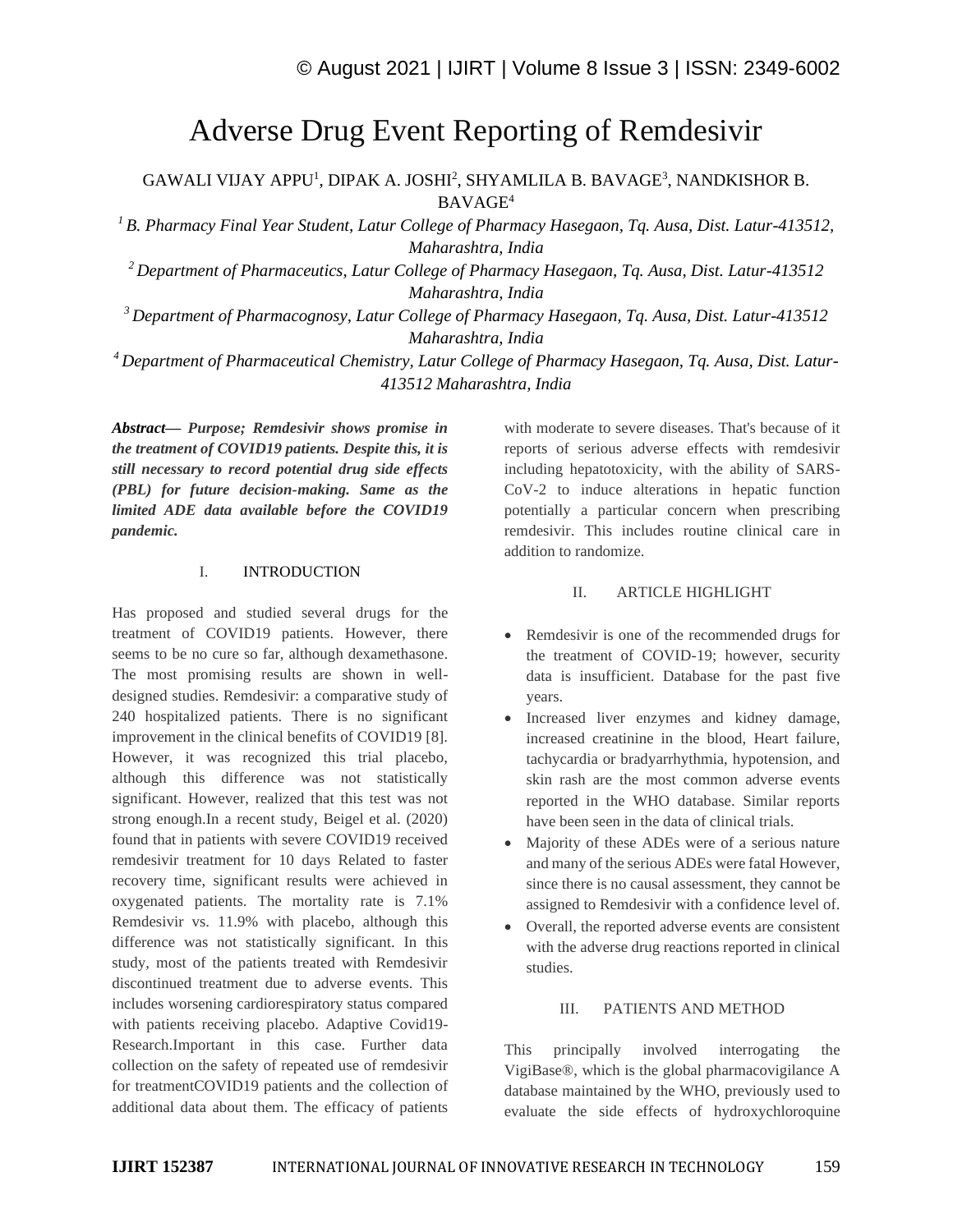[24,25].adverse events collected by national pharmacovigilance centers in more than 130 countries [26-28].Drugs are coded according to the expanded drug vocabulary of the World Health Organization, which includes: Classified by ATC (Anatomy and Therapeutic Chemistry) [29].According to the WHO Adverse Reaction Terminology and Medical Dictionary, the code of adverse event is .Regulatory Agency (MedDRA) [25.30].MedDRA vocabulary is organized by system Organs (SOC) are divided into preferred terms (PT) and low-level terms (LLT).people who had experienced one or more side effects took this suspicious drug.

# IV. DATA AND ANALYSIS

The study included the analysis of all suspected adverse reactions related to Redecive. Registered in VigiBase® within the past 5 years, i.e.January 1, 2015 to July 19, 2020Each report in VigiBase® is related to a person who may have one or more adverse events at the same time.AAM has been reclassified according to the medical dictionary Regulatory Agency (MedDRA); grouped at the System Organ Category (SOC) level And at the personal preference term (PT) level.The organs of the system, so, SOC, is a group of individual ADEs, coded in prefix terms, appearing in various forms. Favored Etiological name, p. ex.Infection and invasion, location of performance, page 3. Liver and biliary diseases, appointment, p. ex.Surgery and medical intervention, nutritional problems.

• Published and other studies on the side effects of Remdesivir

In addition to recording the AE observed with Remdesivir in VigiBase®, we also have ADE files in published research and Gilead presentations. The regulator compares and contrasts the results.We know that age and other factors affect the degree of side effects [36-38]. When these factors occur, this is worth paying attention to.They are not included in the design or analysis of the study.Also have new worries General drugs, because clinical trials usually include carefully selected patients Usually younger and less accompanied than patients receiving routine clinical care [39,40].

Consequently, we believe it is critical to analyze both spontaneous reports with remdesivir alongside data from the clinical trials to provide future guidance given current concerns appreciably more than number of persons. Overall, 1004 ADEs were reported from 439 people, giving an average 2.28 ADEs per person. Out of these 439 Individuals, 145 (33%) were from Europe, 288 (65%) from the region of Americas and 6 (1.3%) from the western pacific region. 267 (61%) were males and 163 (37.1%) were females, with gender not reported for 9 (2%) individuals. However, the majority of ADEs came from persons in the Americas (680–67.7%) Table 2 represents the characteristics of 1004 ADEs reported in the WHO database. All these are unique ADEs reported from 439 individuals. It was noted that around half of the ADEs were reported from the age group 18 to 64. More ADEs were reported from males than females (58.9%) and the majority of the ADEs were serious. Indications for the use of remdesivir for almost all cases was  $COVID - 19$  infection (92.6%), with 5.8% ADEs fatal. Parameters to assess the causality, i.e., dechallenge action, dechallenge outcome, rechallenge action and rechallenge outcome was reported for a minority of the ADEs. However, as complete data was typically lacking assessment of causality was not possible.

# V. RESULTS

We will first summarize reported ADEs in the published studies as well as summaries provided by Gilead to the regulatory authorities before documenting the ADEs reported to VigiBase®. The ROR remained significant (3.52, 95% CI 1.70e7.28) when the analysis was retitrated to tocilizumab or glucocorticoid users in the reference group. Consistent results were observed in other sensitivity analyses and according age group. We identified 6574 reports with remdesivir or other drugs prescribed in COVID-19 patients. Among the 2603 reports with remdesivir, 302 were registered as cardiac effects. Among these cardiac reports, we found 94 bradycardia reports (31%), mainly from the United States (88, 93%). Patients with bradycardia had wide spectrum of age  $(61.2 \pm 18.1$  years, 6e90 minemax), were mostly men (53, 56%), with a mean body weight of  $93 \pm 28.3$  kg. Mean treatment duration with remdesivir was  $3.5 \pm 1.8$